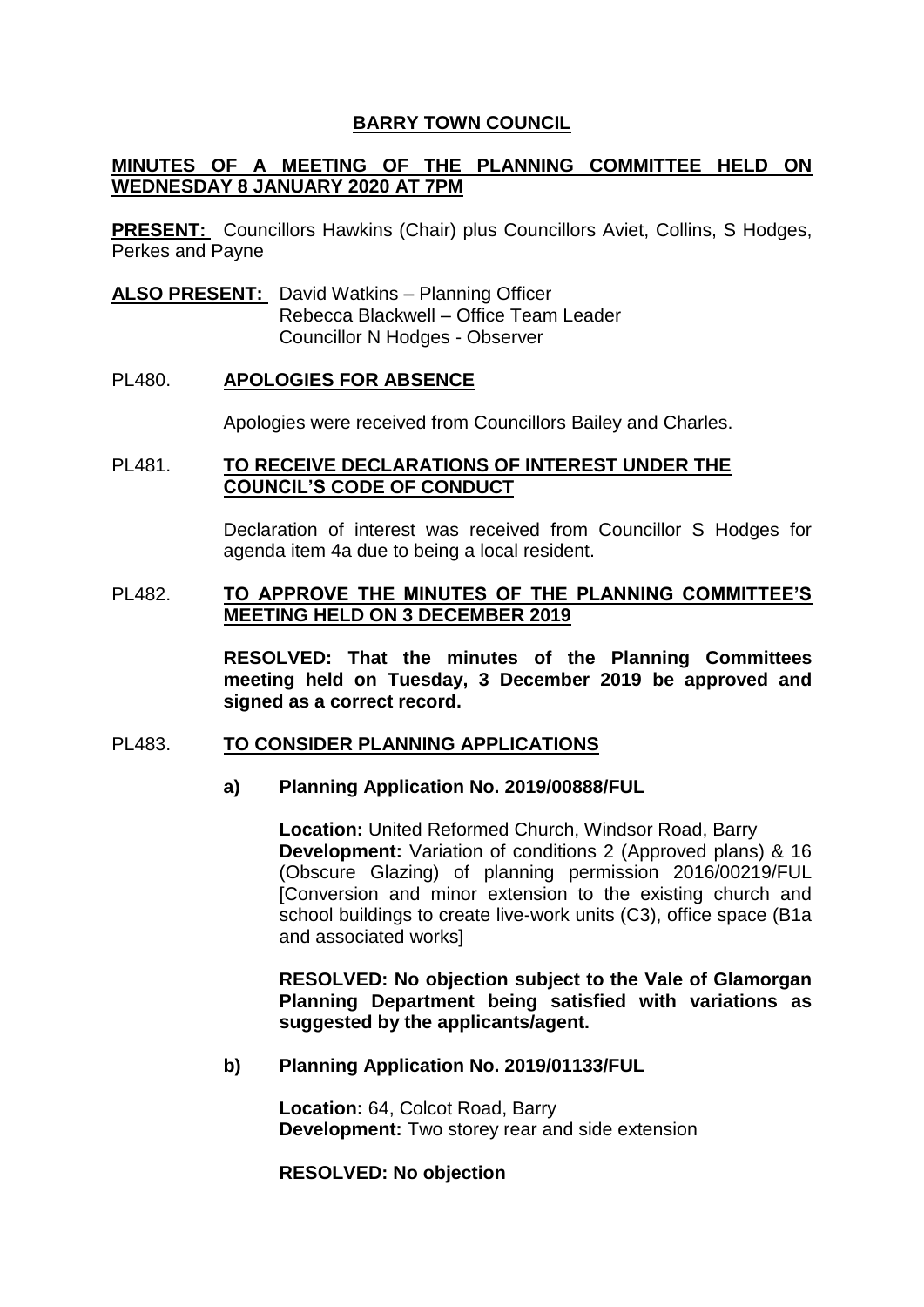# **c) Planning Application No. 2019/01181/FUL**

**Location:** Valeplus, 118A, High Street, Barry **Development:** A new classroom in the rear yard, wooden structure

**RESOLVED: No objection subject to the following;**

- **1. A noise/sound management scheme shall be submitted to and agreed in writing with the Vale of Glamorgan Planning Department for the new classroom**
- **2. The new classroom shall only be used between the hours on 09.00 to 17.00 hours Monday to Friday and not on weekends or public holidays**

## **d) Planning Application No. 2019/01208/FUL**

**Location:** 13a, Atlantic Trading Estate, Barry **Development:** Proposed light industrial unit with associated site office for use as a car breakers yard and alterations to main access to accommodate visibility splay and public footpath

Councillor Payne raised concerns with regard to the amount of noise that scrapyards make and requested an EIA and a noise assessment on the application. The Planning Officer advised that he can request the Vale of Glamorgan Council implement a noise management.

#### **RESOLVED: No objections subject to the following;**

- **1. The proposed finishes and materials used for the industrial and building and site office are to the satisfaction of the Vale of Glamorgan planning department**
- **2. The proposed opening hours are to the satisfaction of the Vale of Glamorgan planning department**
- **3. The proposed vehicular access to the application site and on-site parking provision is to the satisfaction of the Vale of Glamorgan Highways department**
- **4. Details of a Noise Management Scheme for the proposed development shall be submitted to and agreed in writing with the Vale of Glamorgan Planning department prior to the commencement of operations on site.**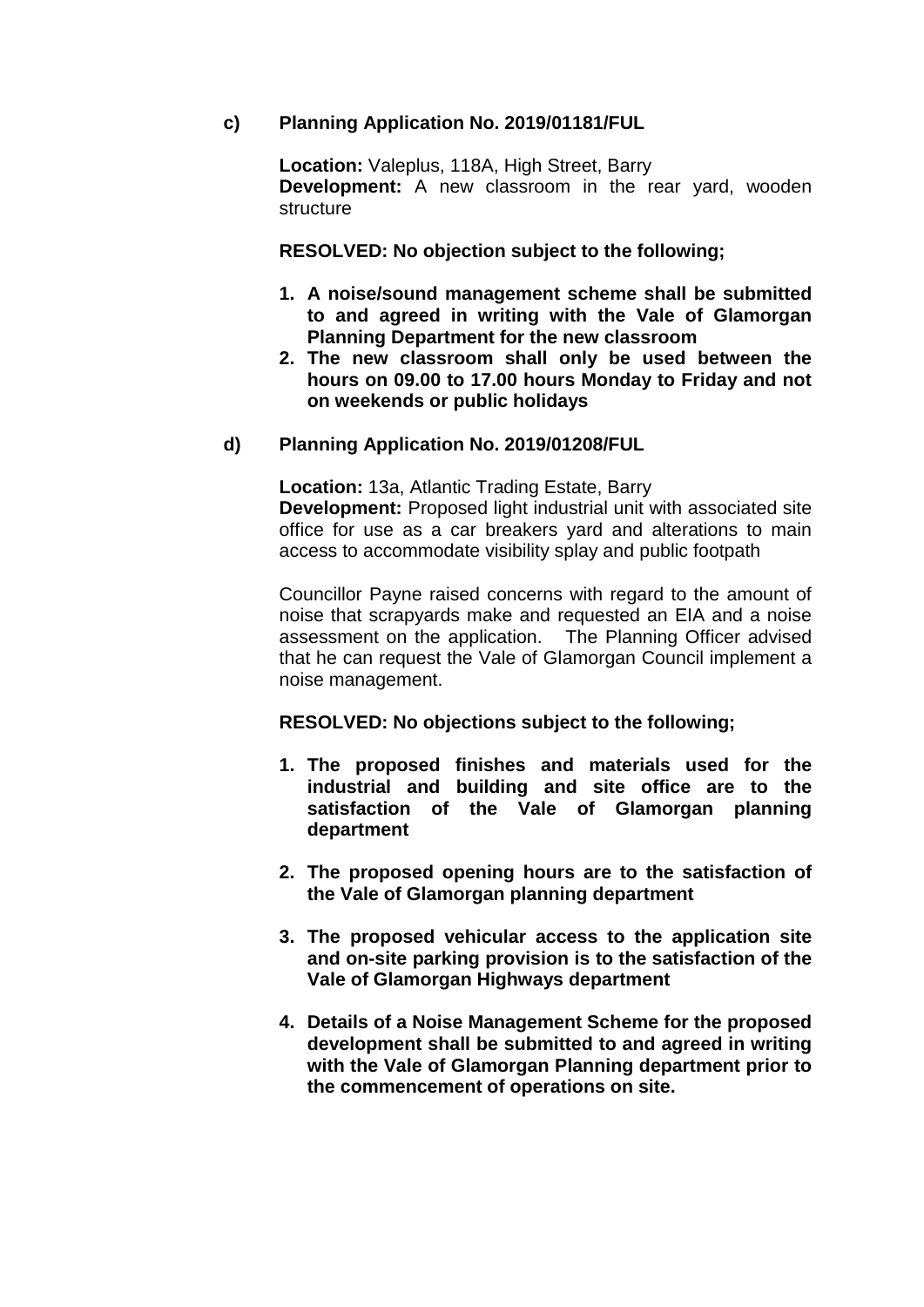## **e) Planning Application No. 2019/01290/OUT**

**Location:** Time House, 168b, Regent Street, Barry **Development:** Demolition of existing building and construction of 2 no. two bedroom flats

**RESOLVED: Barry Town Council strongly objects to the proposed development of 2x 2 bedroom flats for the following reasons;** 

- **1. It fails to comply with requirements for amenity space and off street car parking as advocated within the adopted Vale of Glamorgan Supplementary Planning Guidance documents i.e. (1) Residential and Householder Development and (2) Parking Standards**
- **2. The proposed construction of two 2 bedroom flats is an overdevelopment of the site.**

## **f) Planning Application No. 2019/01309/FUL**

**Location:** Stardust, 1, Paget Road, Barry Island **Development:** Resurface the car park adjacent to 'Stardust' amusement arcade in Paget Road, Barry Island. Approximately 4cm. Five perimeter posts to be removed.

Councillor S Hodges commented that the perimeter posts are from the art deco era and are listed so should not be removed.

**RESOLVED: No objections subject to the retention of the pillars surrounding the car park as these are an intrinsic feature in the street scene and reflect the character of the area.**

## **g) Planning Application No. 2019/01321/FUL**

**Location:** 44, Bendrick Road, Barry **Development:** Single and first floor extension at rear

#### **RESOLVED: No objection**

#### **h) Planning Application No. 2019/01333/FUL**

**Location:** 9, Colcot Road, Barry **Development:** Demolition of existing single storey rear structure, and construction of new rear single storey extension with associated external works, and internal layout alterations

# **RESOLVED: No objections**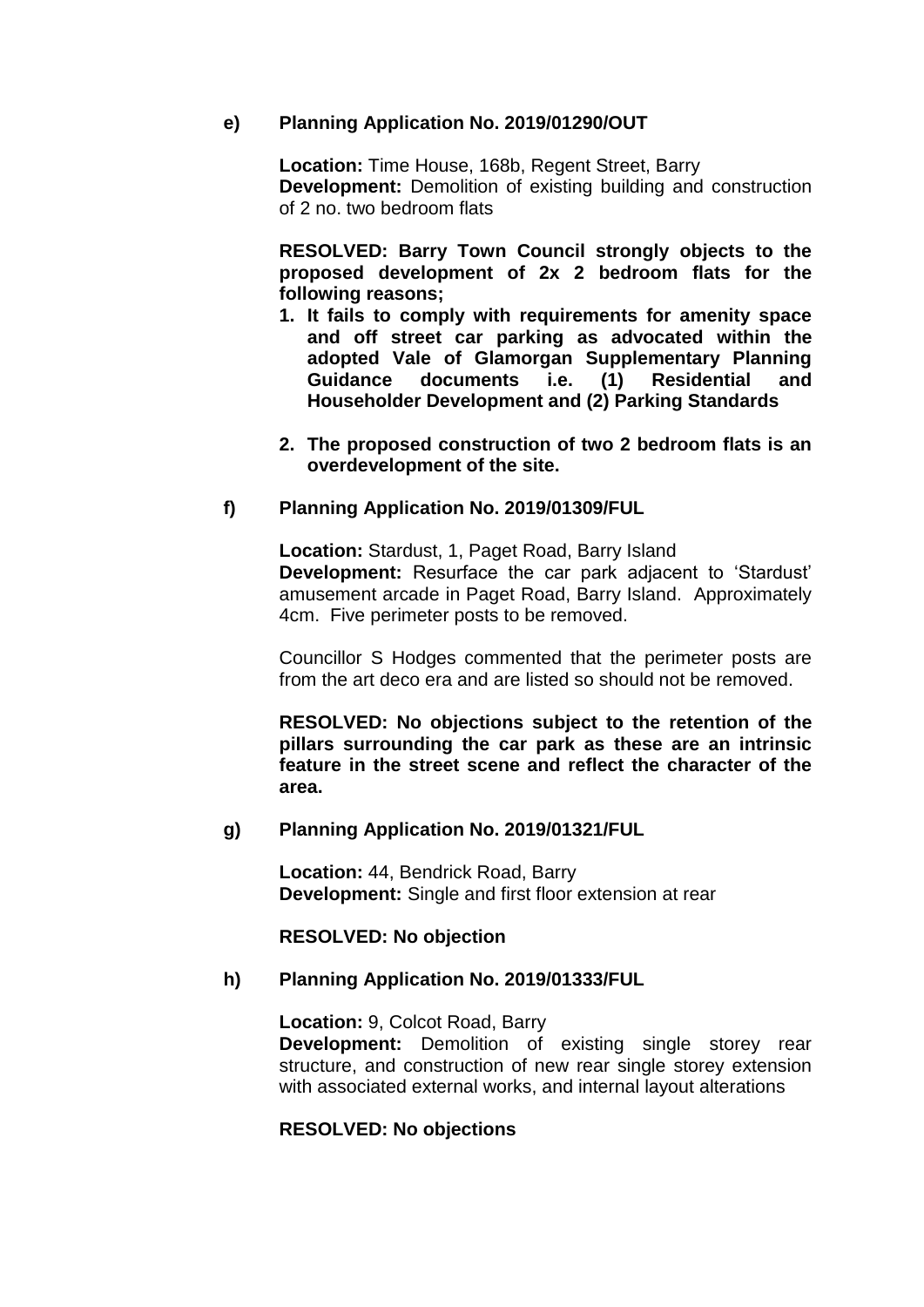# **i) Planning Application No. 2019/01341/FUL**

**Location:** T.J. Williams Limited, Wimboune Road, Barry **Development:** Proposed industrial unit extension to create stores area.

Councillor S Hodges raised concerns with regard to the car parking within the development as vehicles would have to reverse out onto the main road.

**RESOLVED: Strong objection due to the proposed inadequate car parking arrangements on site and also the unsatisfactory proposed manoeuvring/operational area for delivery vehicles/lorries.** 

# **j) Planning Application No. 2019/01346/FUL**

**Location:** Mrs Marcos Café, Porthkerry Country Park, Barry **Development:** Alterations and extension to existing café and associated works.

Councillor Payne raised concerns to the proposed extension and alterations and asked if it would be an ecological build to be in keeping with the Country Park. Councillor S Hodges also raised concerns that the proposed development may influence more commercial activity within the park.

**RESOLVED: No objections subject to the proposed extensions and alteration to the Café are of a sensitive design, incorporating sustainable materials to reflect the local character and environment of Porthkerry Country Park.** 

# **k) Planning Application No. 2019/01359/ADV**

**Location:** HSBC, 85, Holton Road, Barry **Development:** Replacement of 1no. existing external ATM sign with 1no. new external ATM sign

**RESOLVED: No objections**

# **l) Planning Application No. 2019/01367/FUL**

**Location:** 9, Solant Road, Barry **Development:** Rear single storey extension

**RESOLVED: OBJECTION as the existing design appears to be an overdevelopment and unacceptable in size and scale**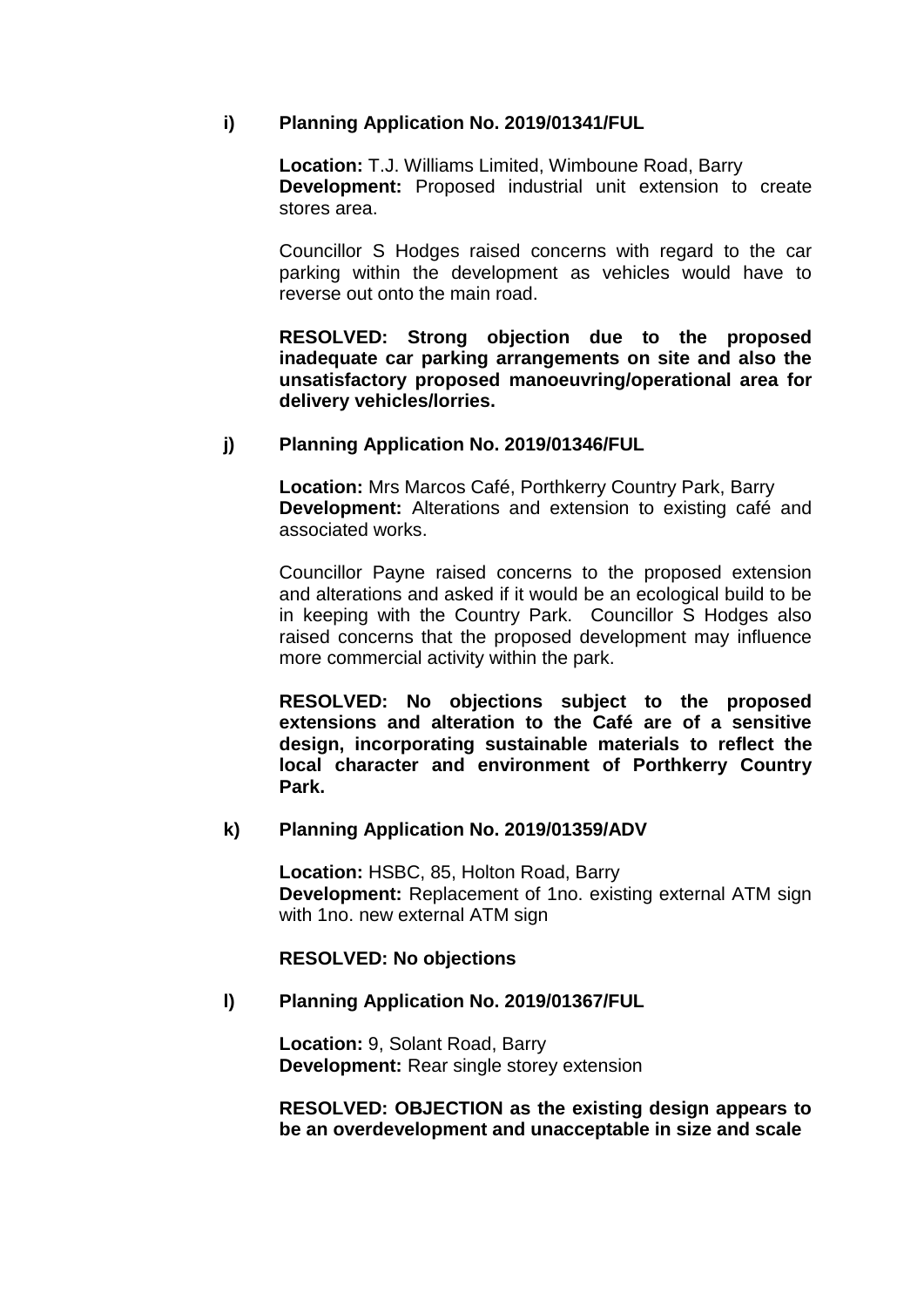### **m) Planning Application No. 2019/01388/FUL**

**Location:** 11, Angle Close, Barry **Development:** Single storey rear extension

**RESOLVED: No objections subject to the extension having matching materials and finishes to that of the original dwelling**

### **n) Planning Application No. 2019/01389/FUL**

**Location:** 9, Gadlys Road, Barry **Development:** Retrospective planning for rear kitchen extension

Members were disappointed that it was a retrospective application. Also members were disappointed with the lack of detailed plans for the development and felt that they could not make a true judgement of the proposed development.

## **RESOLVED: That the Planning Committee are disappointed with the poor quality of the submitted application plans and are unable to make any comment.**

## **o) Planning Application No. 2019/01398/FUL**

**Location:** 32, St. Pauls Avenue, Barry **Development:** Replacement of staircase at the rear of terraced property with new platform and staircase surrounded by a balustrade to prevent fall. Please note the amended description.

#### **RESOLVED: No objections subject to the following;**

**A boundary screen be erected on the existing platform balcony area of 32, St. Pauls Avenue, Barry to protect the privacy of adjoining property. The details shall be submitted to and agreed in writing by the Vale of Glamorgan Planning Department and it shall be erected within 3 months of any consent**

#### PL484. **TO CONSIDER PLANNING APPLICATIONS TABLED**

#### **a) Planning Application No. 2019/01326/RES**

**Location:** South Quay Waterside POS Phase 3, Barry **Development:** South Quay Waterside Phase 3 Public Open Space and Public realm.

Members raised concerns with regard the landscaping developments of the Waterfront as they are privately managed. Councillor S Hodges asked if there could be a robust maintenance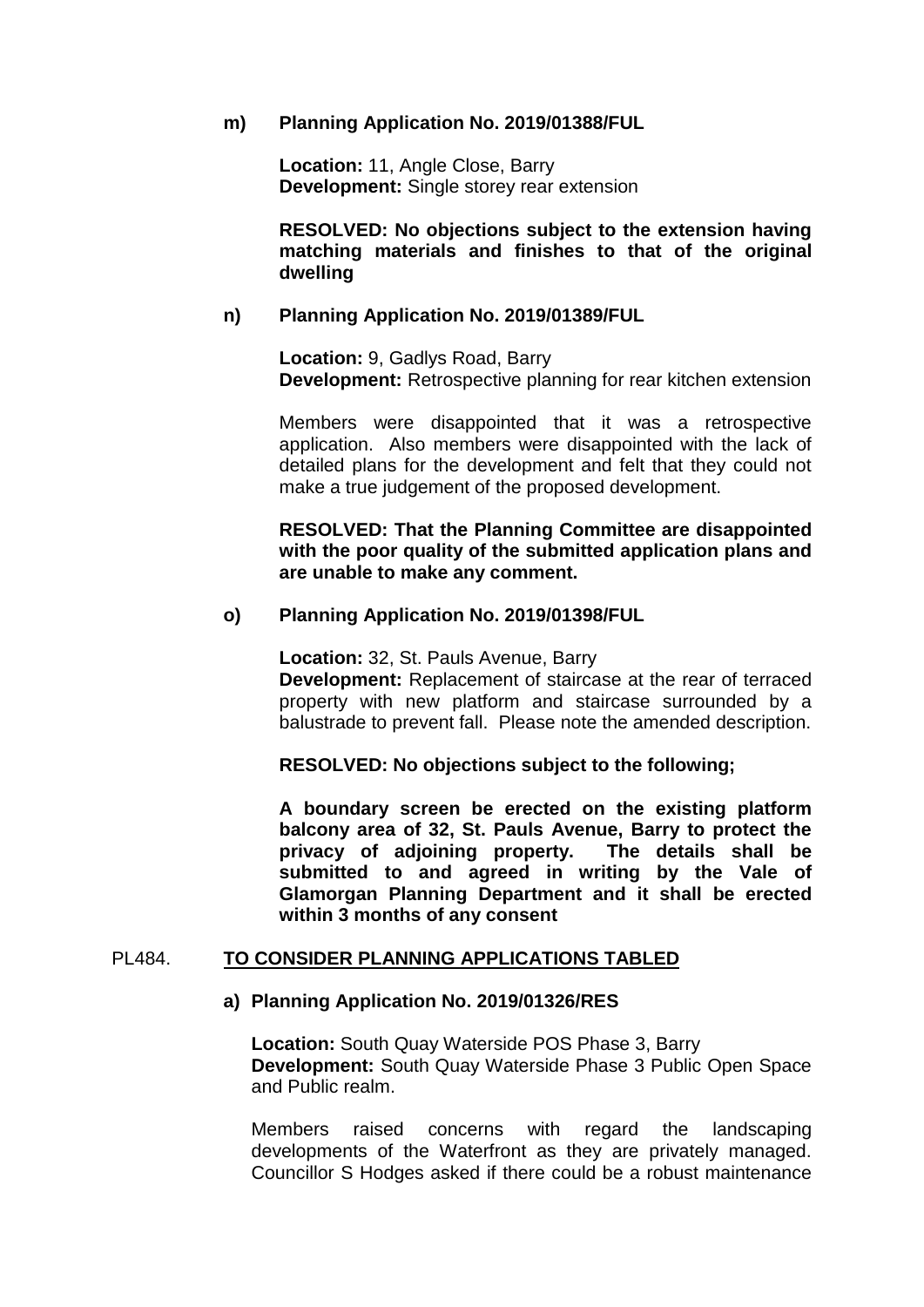scheme and advised that residents pay a maintenance fee for the landscaping and the public parks which can be enjoyed by anyone.

**RESOLVED: Barry Town Council objects to the scheme as it is believed it will be undertaken and controlled by a private company and the landscaped areas will not be adopted by the Vale of Glamorgan Council.** 

**This is an unsatisfactory situation and must be resolved by the Vale of Glamorgan Council prior to development commencing on site.**

## **b) Planning Application No. 2019/01357/FUL**

**Location:** Amphitheatre and waterside gardens areas at Barry Waterfront, South Quay, Barry

**Development:** Landscaping within the Parkside Phase – namely the areas known as Liner park and Waterside gardens at Barry Waterfront South Quay, Barry

**RESOLVED: Barry Town Council objects to the scheme as it is believed it will be undertaken and controlled by a private company and the landscaped areas will not be adopted by the Vale of Glamorgan Council.** 

**This is an unsatisfactory situation and must be resolved by the Vale of Glamorgan Council prior to development commencing on site.**

# **c) Planning Application No. 2019/01371/RES**

**Location:** East Quay Public Open Space, Barry Waterfront **Development:** Landscaping in so far as it relates to the East Quay phase of development (Planning Permission ref. 2014/00229/EAO) **RESOLVED: Barry Town Council objects to the scheme as it is believed it will be undertaken and controlled by a private company and the landscaped areas will not be adopted by the Vale of Glamorgan Council.** 

**This is an unsatisfactory situation and must be resolved by the Vale of Glamorgan Council prior to development commencing on site.**

#### **d) Planning Application No. 2019/01384/RES**

**Location:** Land known as East Quay, Barry Waterfront, Barry **Development:** Approval is sought for the appearance, landscaping, layout and scale (the Reserve matters) as prescribed by Condition 4 of the Outline Planning Permission (2019/00229/EAO) for East Quay, which comprises of a residential development of 62 Dwellings with associated works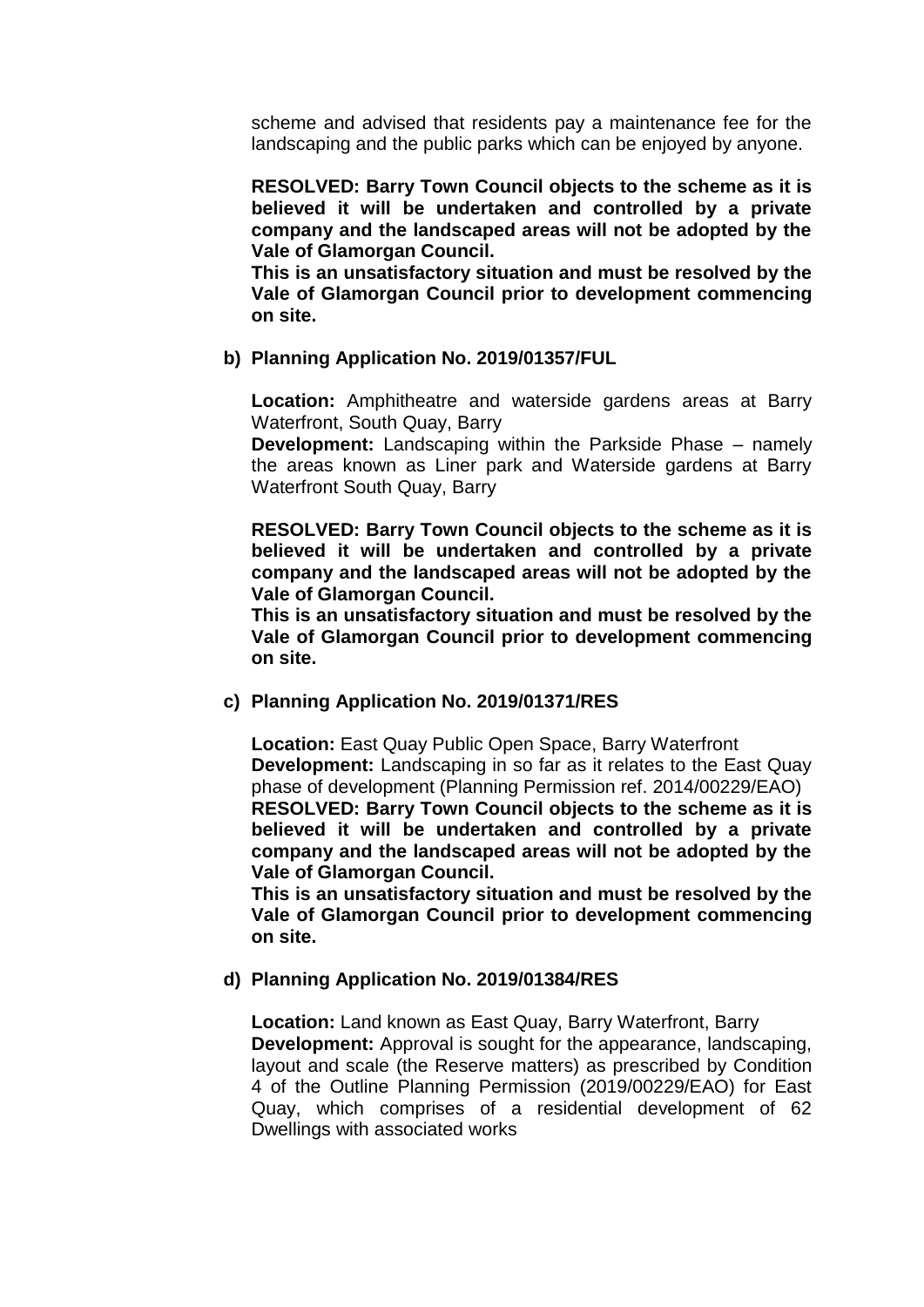**RESOLVED: Barry Town Council objects to the above scheme for the following reasons;**

- **1. Inadequate car parking provision for both residents and visitors.**
- **2. Unacceptable landscaping schemes which could adversely affect the integrity of the Graving Dock and undermine its historical importance.**
- **3. Lack of amenity space and provision within the redevelopment associated with the above scheme.**
- **4. Vehicular access to the proposed developments is via the same road that services the local Barry Wood Gasification facility (Incinerator) and Dow Corning. This is an unsatisfactory highway arrangement which will result in increased traffic flow; increased traffic noise; pollution; be detrimental to both highway safety and to the amenity of the local neighbourhood.**

# **e) Planning Application No. 2019/01385/RES**

**Location:** Development of parcel of East Quay, Barry Waterfront (land to West of Cory Way, South of the Graving Dock) **Development:** Reserved matters submission for 56 dwellings at East Quay, Barry Waterfront (2009/00946/OUT)

**RESOLVED: Barry Town Council objects to the above scheme for the following reasons;**

- **1. Inadequate car parking provision for both residents and visitors.**
- **2. Unacceptable landscaping schemes which could adversely affect the integrity of the Graving Dock and undermine its historical importance.**
- **3. Lack of amenity space and provision within the redevelopment associated with the above scheme.**
- **4. Vehicular access to the proposed developments is via the same main road that services the local Barry Wood Gasification facility (Incinerator) and Dow Corning. This is an unsatisfactory highway arrangement which will result in increased traffic flow; increased traffic noise; pollution; be detrimental to both highway safety and to the amenity of the local neighbourhood.**

# **f) Planning Application No. 2019/01386/RES**

**Location:** Development land at East Quay, Barry Waterfront (to East of Cory Way)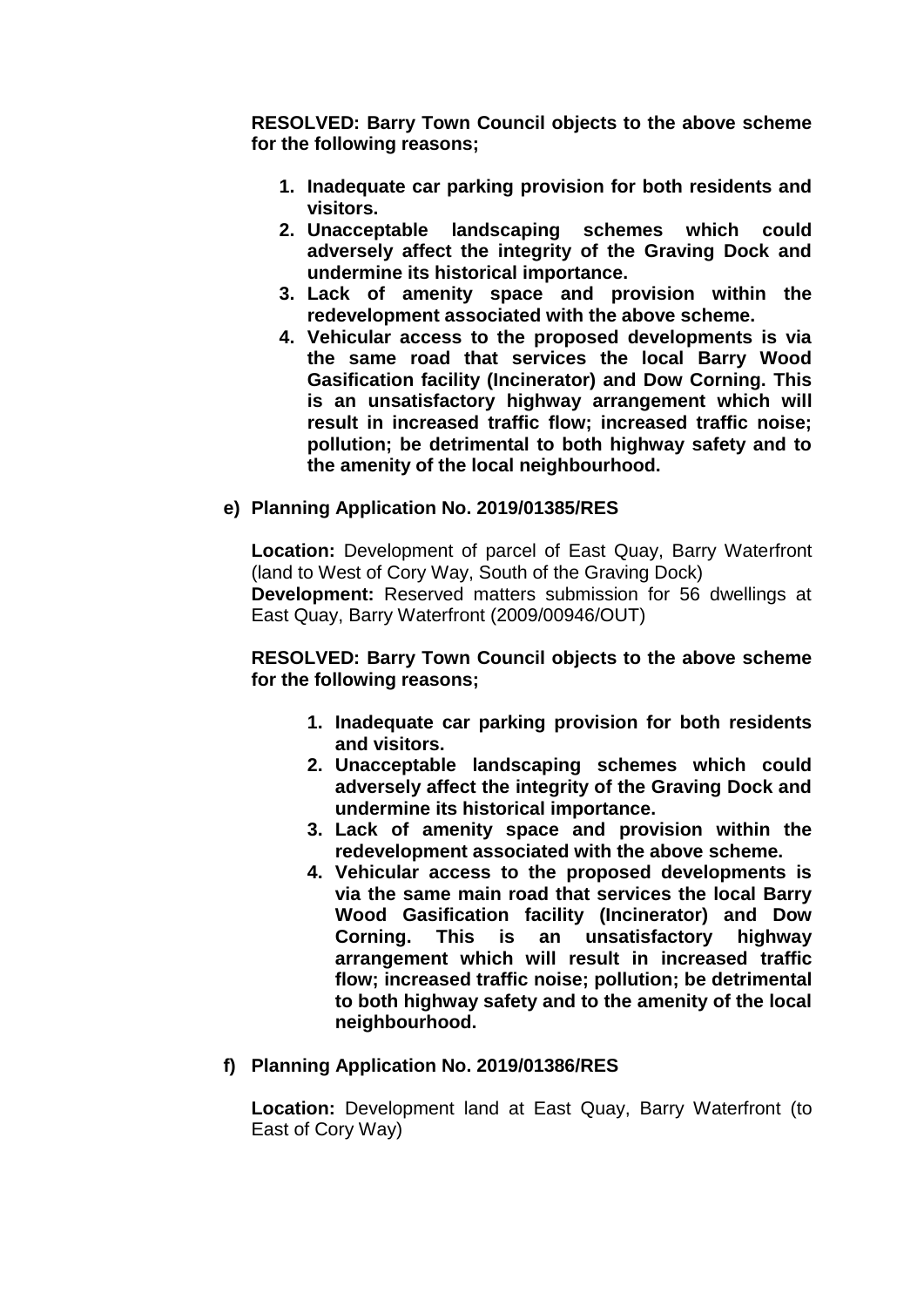**Development:** Approval is sought for the layout, appearance, scale landscaping for a 3-storey apartment block, the Reserved Matters of Planning permission ref. 2009/00946/OUT.

Members raised concerns with regard to the proposed development. Councillor S Hodges advised that this development is the furthest point of the whole Waterfront Development and nearest the BioMass Gasification Plant of Woodham Road. Members were also concerned that the proposed development was for an 'Extra Care Light' facility and the people who would live in the units would be vulnerable and the furthest away from local transport.

**RESOLVED: Barry Town Council objects to the above scheme for the following reasons;**

- **1. Inadequate car parking provision for both residents and visitors.**
- **2. Unacceptable landscaping schemes which could adversely affect the integrity of the Graving Dock and undermine its historical importance.**
- **3. Lack of amenity space and provision within the redevelopment associated with the above scheme.**
- **4. Vehicular access to the proposed developments is via the same main road that services the local Barry Wood Gasification facility (Incinerator) and Dow Corning. This is an unsatisfactory highway arrangement which will result in increased traffic flow; increased traffic noise; pollution; be detrimental to both highway safety and to the amenity of the local neighbourhood.**
- **g) Planning Application No. 2019/01391/FUL**

**Location:** Garage to rear 35, Cross Street, Barry **Development:** Change of use from residential garage to single dwelling

**RESOLVED: OBJECTION as the proposed development fails to comply with the standards and requirements of the Vale of Glamorgan adopted Supplementary Planning Guidance document 'Parking Standards' in terms of off street car parking provisions.** 

# **h) Planning Application No. 2019/01393/FUL**

**Location:** East Quay, Barry Waterfront, Barry **Development:** Residential development for 59 units, together with single retail unit and all associated engineering works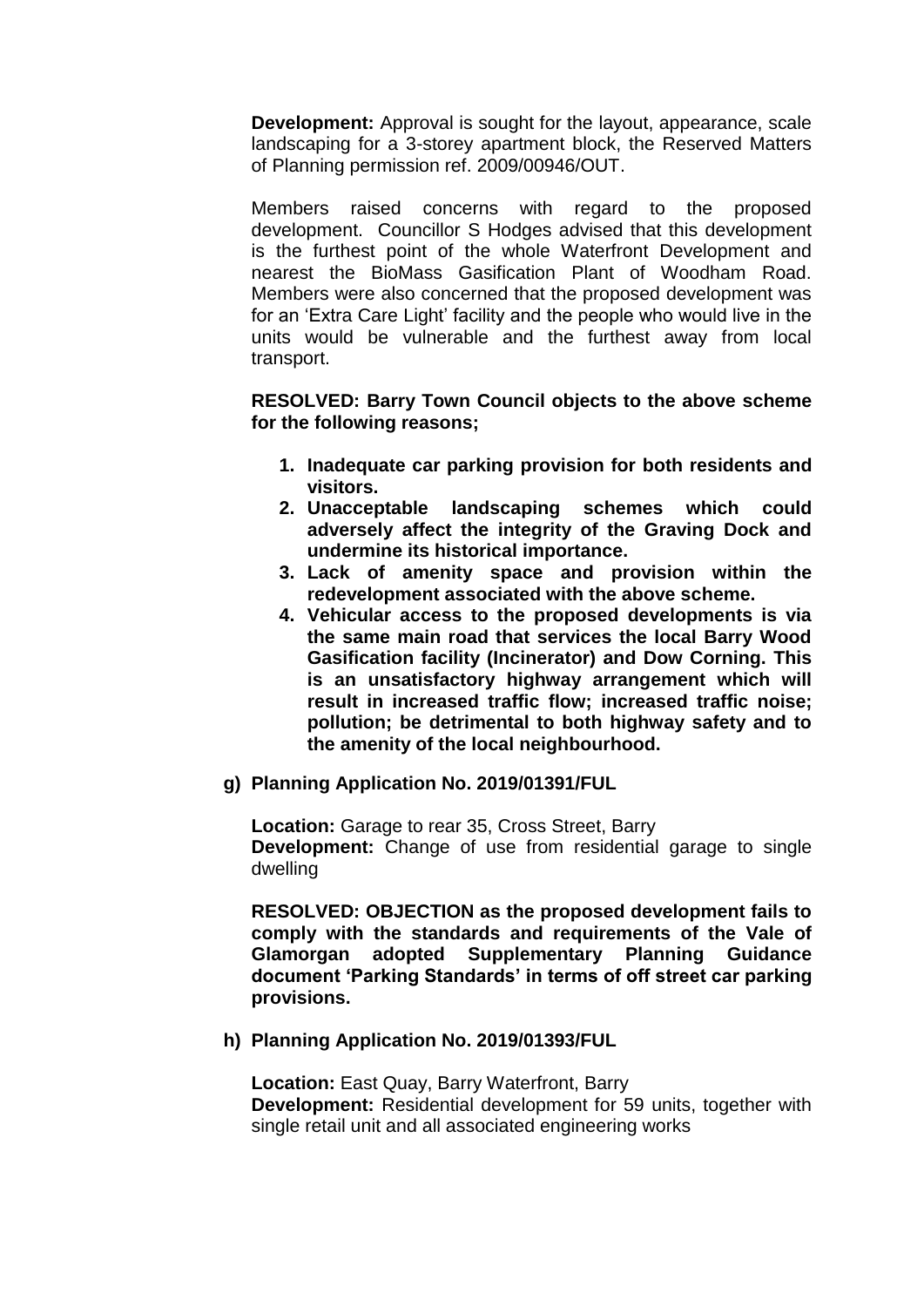Councillor S Hodges raised concerns regarding the proposed development and the close proximity to the industrial area. Councillor Payne raised a concern of the lack pf play areas within the development and also raised a concern regarding an integrated transport plan.

**RESOLVED: Barry Town Council objects to the above scheme for the following reasons;**

- **1. Inadequate car parking provision for both residents and visitors.**
- **2. Unacceptable landscaping schemes which could adversely affect the integrity of the Graving Dock and undermine its historical importance.**
- **3. Lack of amenity space and provision within the redevelopment associated with the above scheme.**
- **4. Vehicular access to the proposed developments is via the same main road that services the local Barry Wood Gasification facility (Incinerator) and Dow Corning. This is an unsatisfactory highway arrangement which will result in increased traffic flow; increased traffic noise; pollution; be detrimental to both highway safety and to the amenity of the local neighbourhood.**

# PL485. **LOCAL PLANNING AUTHORITY DECISIONS**

**RESOLVED: That the Local Authority Decisions be received and noted.** 

## PL486. **APPLICATIONS DEALT WITH UNDER DELEGATED POWERS-FOR INFORMATION ONLY**

None

# PL487. **DATE OF NEXT MEETING**

**RESOLVED: That the date of the next meeting of the Planning Committee is scheduled for Wednesday, 29 January 2020** 

Meeting closed at 7.50 pm

Signed ………………………………………….. Dated…………………………

(Chairperson)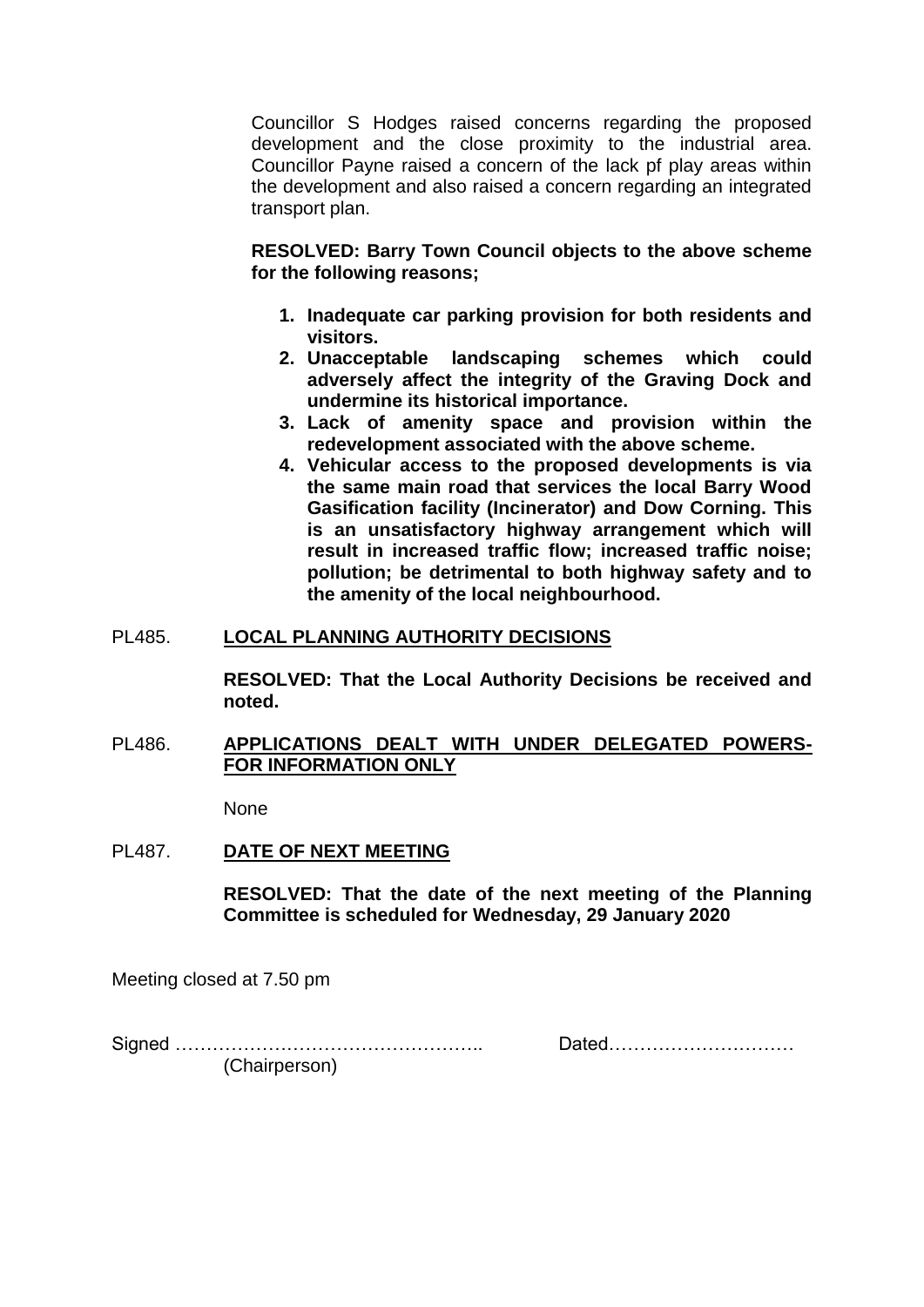# **BARRY TOWN COUNCIL**

## **MINUTES OF A MEETING OF THE PLANNING COMMITTEE HELD ON WEDNESDAY 29 JANUARY 2020 AT 7PM**

**PRESENT:** Councillors Hawkins (Chair) plus Councillors Aviet, Charles, Collins, S Hodges, Perkes and Payne

**ALSO PRESENT:** David Watkins – Planning Officer Rebecca Blackwell – Office Team Leader Councillor Clarke - Observer Councillor N Hodges - Observer

#### PL489. **APOLOGIES FOR ABSENCE**

Apologies were received from Councillor Bailey.

### PL490. **TO RECEIVE DECLARATIONS OF INTEREST UNDER THE COUNCIL'S CODE OF CONDUCT**

None received

#### PL491. **TO APPROVE THE MINUTES OF THE PLANNING COMMITTEE'S MEETING HELD ON WEDNESDAY 8 JANUARY 2020**

**RESOLVED: That the minutes of the Planning Committees meeting held on Wednesday 8 January 2020 be approved and signed as a correct record.** 

#### PL492. **TO CONSIDER PLANNING APPLICATIONS**

#### **a) Planning Application No. 2019/01249/FUL**

**Location:** The Stables, Castleland Street, Barry **Development:** Conversion of one office suite to provide additional bedroom to existing flat

**RESOLVED: No objections subject to the room not being utilised as a separate dwelling or flat within the building** 

#### **b) Planning Application No. 2019/01306/FUL**

**Location:** 29, Park Road, Barry

**Development:** The site consists of an existing childcare centre (No.1 on Existing Ground Floor Plan - Sheet PL02) and an existing living space in the back garden (No.3&4 on Existing Ground Floor Plan - Sheet PL02), the proposal is to convert the existing living space into a childcare centre and amalgamate it with the existing childcare centre, thus the overall childcare centre becomes larger. As well as this change of use, the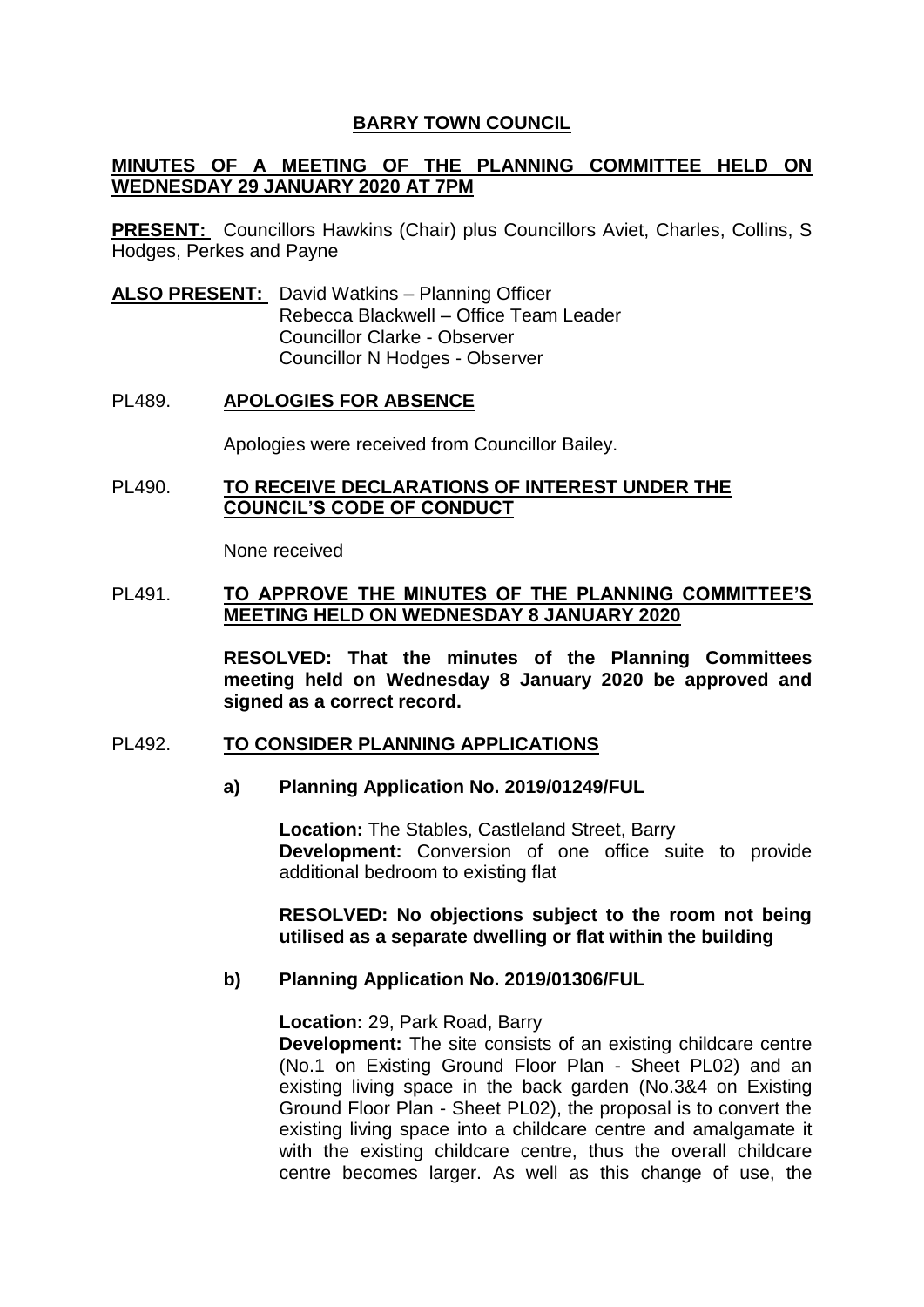proposal includes a small extension to the new childcare centre (No. 5 on Proposed Ground Floor -Sheet PL02)

Members raised concerns with regard to overdevelopment of the site and advised that parking would be a major concern when dropping off and collecting the children.

**RESOLVED: STRONG OBJECTION – The proposed expansion of the child care centre at 29, park Road, Barry is an unacceptable form of development and the premises are considered not to be appropriate for the proposed childcare facility.** 

**The reasons for the objection are:** 

- **1. There is a lack of suitable external amenity/play space to cater for increased children numbers**
- **2. There is inadequate car parking provision**
- **3. Increased localised parking congestion due to drop off/pick up of children**
- **4. Concerns that this is an overdevelopment of the site and its buildings resulting in a loss of amenity and increased disturbance to local residents**
- **5. The proposed development may fall foul of the Welsh Governments Policies contained within the Well-Being and Future Generations Act (Wales) 2015.**
- **c) Planning Application No. 2019/01378/FUL**

**Location:** Former Admiral Public House, Vere Street, Barry **Development:** Conversion of basement area to 2 flats

**RESOLVED: Barry Town Council strongly objects to the proposed development for the following reasons:**

- **1. The proposals are an over development of the basement area**
- **2. The proposed development fails to meet the off street parking and amenity area requirements of the Vale of Glamorgan adopted Supplementary Planning Guidance document; Residential and Householder Development 2018**
- **3. The proposals would exacerbate the existing poor onstreet parking provision in the locality**
- **4. The implications of a current planning consent for flats to the rear of the application site which could further hinder satisfactory parking in the area to the detriment of the local residents and highway safety**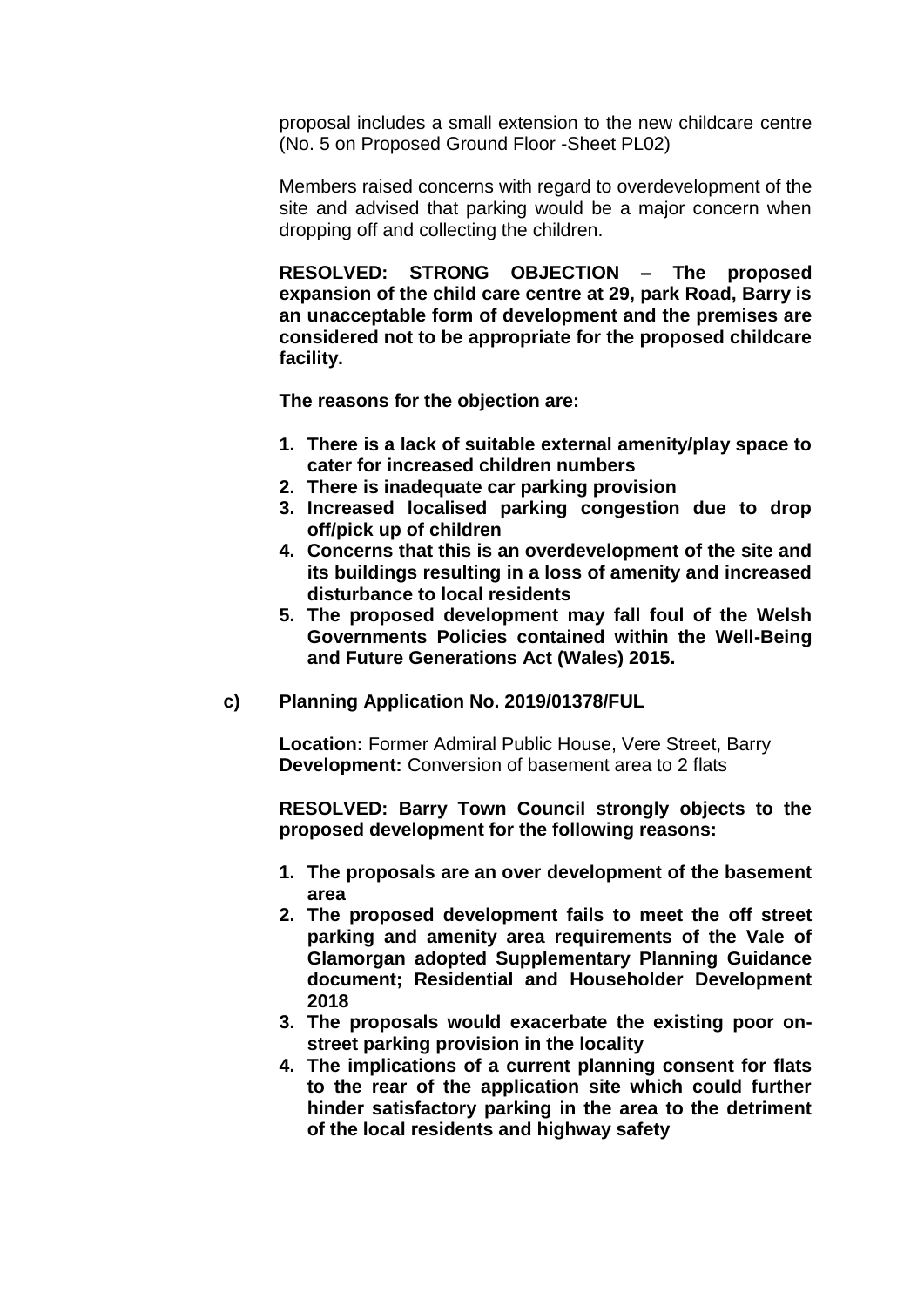# **d) Planning Application No. 2019/01397/FUL**

**Location:** 106-108, Tynewydd Road, Barry

**Development:** Alterations to approved drawings of planning permission 2018/01100/FUL and erection of metal security fencing together with pergola walkway and entrance and external alterations

**RESOLVED: No objections subject to the following:** 

- **1. The external finishes and materials match the existing property**
- **2. The Vale of Glamorgan planning department are satisfied with the proposed amendments to the original approved design of the proposed development**

# **e) Planning Application No. 2019/01403/FUL**

**Location:** Shop Unit 1-2, Skomer Road, Barry **Development:** Removal/variation of condition 6 of planning permission 2015/00818/FUL – relating to drainage system

**RESOLVED: No objections to the removal of condition 6 of PI. Ref: 2015/00818/FUL subject to the satisfaction of the Vale of Glamorgan Planning Department and Welsh Water** 

## **f) Planning Application No. 2019/01405/FUL**

**Location:** 20, Hayes Road, Sully **Development:** New external ramped access to the front of the property plus all associated works

#### **RESOLVED: No objections**

# **g) Planning Application No. 2019/01407/FUL**

**Location:** District Centre, Land at Barry Waterfront, Barry **Development:** Amend plan schedule to revise housing schedule and minor amendments to the fenestration/elevation detail. Variation of Condition 1 of Planning Permission ref. 2017/01356/RES (construction of new District Centre comprising of 57 residential apartments, 1, 885sp.m food & drink use (A3), 390 sq.m flexible commercial use (D1/D2/A3), together with associated infrastructure works, parking and landscaping)

## **RESOLVED: No objections subject to the amendments being to the satisfaction of the Vale of Glamorgan Planning department**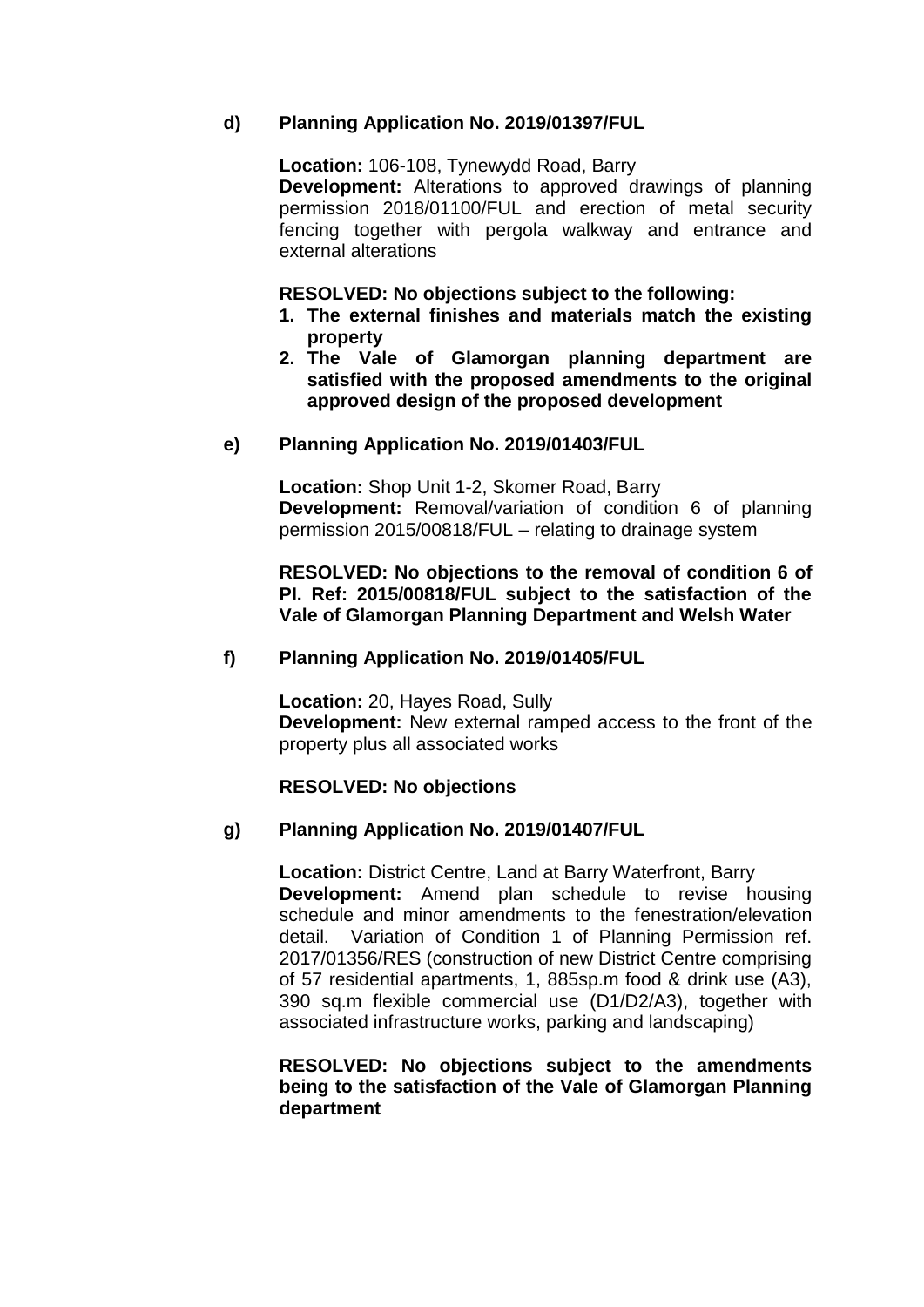# **h) Planning Application No. 2019/01422/FUL**

**Location:** 2-4, Robertsons Solicitors, Buttrills Road, Barry **Development:** Change of use of number 4 Buttrills Road, from Office B1 Use back to Residential C3 Use

**RESOLVED: No objections subject to the allocation of one car parking space to the rear of 2-4 Buttrills Road, Barry for the sole use of the occupants of the proposed dwelling at 4 Buttrills Road, Barry** 

## **i) Planning Application No. 2019/01425/FUL**

**Location:** 233, Gladstone Road, Barry

**Development:** Proposed two storey extension to existing annex – including the construction of new ground floor garage and extension of first floor studio flat

**RESOLVED: OBJECTION – The proposed development fails to comply with the standards and requirements of the Vale of Glamorgan adopted Supplementary Planning Guidance document; Residential and Householder Development 2018 in terms of amenity space.** 

## **j) Planning Application No. 2019/01427/FUL**

**Location:** Basement, 15, Broad Street, Barry **Development:** Use of premises as coffee shop/art gallery

**RESOLVED: No objections subject to the satisfaction of the Vale of Glamorgan Building Control and Environmental Health departments** 

#### **k) Planning Application No. 2019/01434/FUL**

**Location:** 61, Buttrills Road, Barry **Development:** Proposed 2 storey side extension and single storey rear extension

#### **RESOLVED: No objections**

# **l) Planning Application No. 2019/01436/FUL**

**Location:** 22/23, High Street, Barry **Development:** Vary condition 1 of planning permission 2014/01405/FUL:- Demolition and reconstruction of lean- to to rear as well as conversion of exiting apartments into two x two bed apartments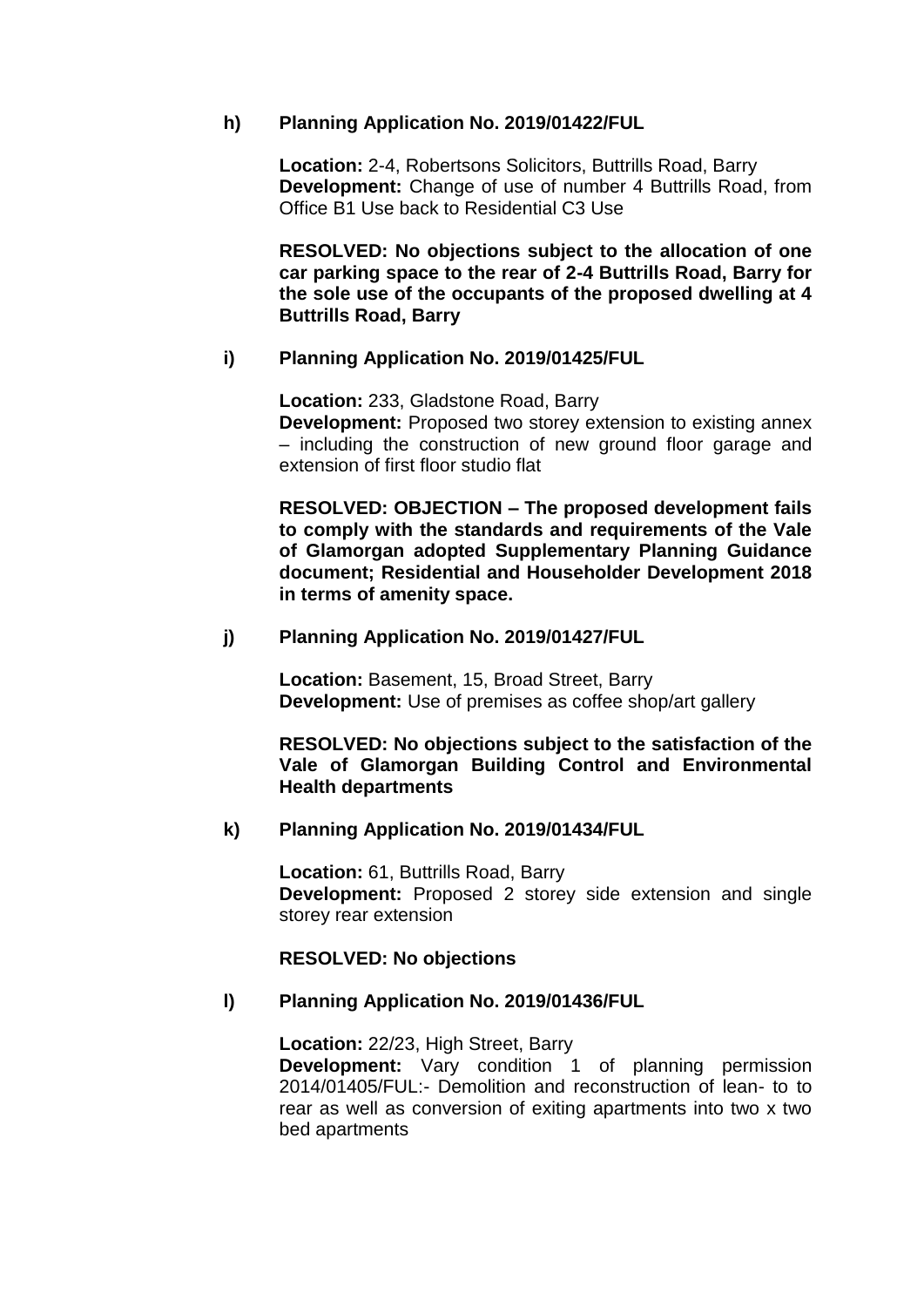Members raised concerns in relation to parking for the proposed development.

**RESOLVED: Barry Town Council objects for the following reasons;** 

- **1. The proposed development has a lack of off street car parking and amenity space;**
- **2. The proposals represent an overdevelopment of the application site.**
- **m) Planning Application No. 2019/01437/FUL**

**Location: 22/23, High Street, Barry** 

**Development:** Vary condition 1 of Planning Permission 2014/01406/FUL:- New shop front, single storey extension to rear and internal alterations

**RESOLVED: Barry Town Council objects for the following reasons;** 

- **1. The proposed development has a lack of off street car parking and amenity space;**
- **2. The proposals represent an overdevelopment of the application site.**

#### **n) Planning Application No. 2020/00002/FUL**

**Location:** 1, Dyffryn Place, Barry

**Development:** Demolition of existing single garage and construction of a 3 bay garage building in rear garden

Members raised concerns with regard to the size and scale of the proposed garage and commented that it would impact on the neighbouring property.

**RESOLVED: Barry Town council objects for the following reasons;** 

- **1. The proposals are an overdevelopment of a domestic garden area and would adversely affect the amenities currently enjoyed by neighbouring residential dwellings;**
- **2. The proposed development is of an unacceptable size and design which would be visually intrusive.**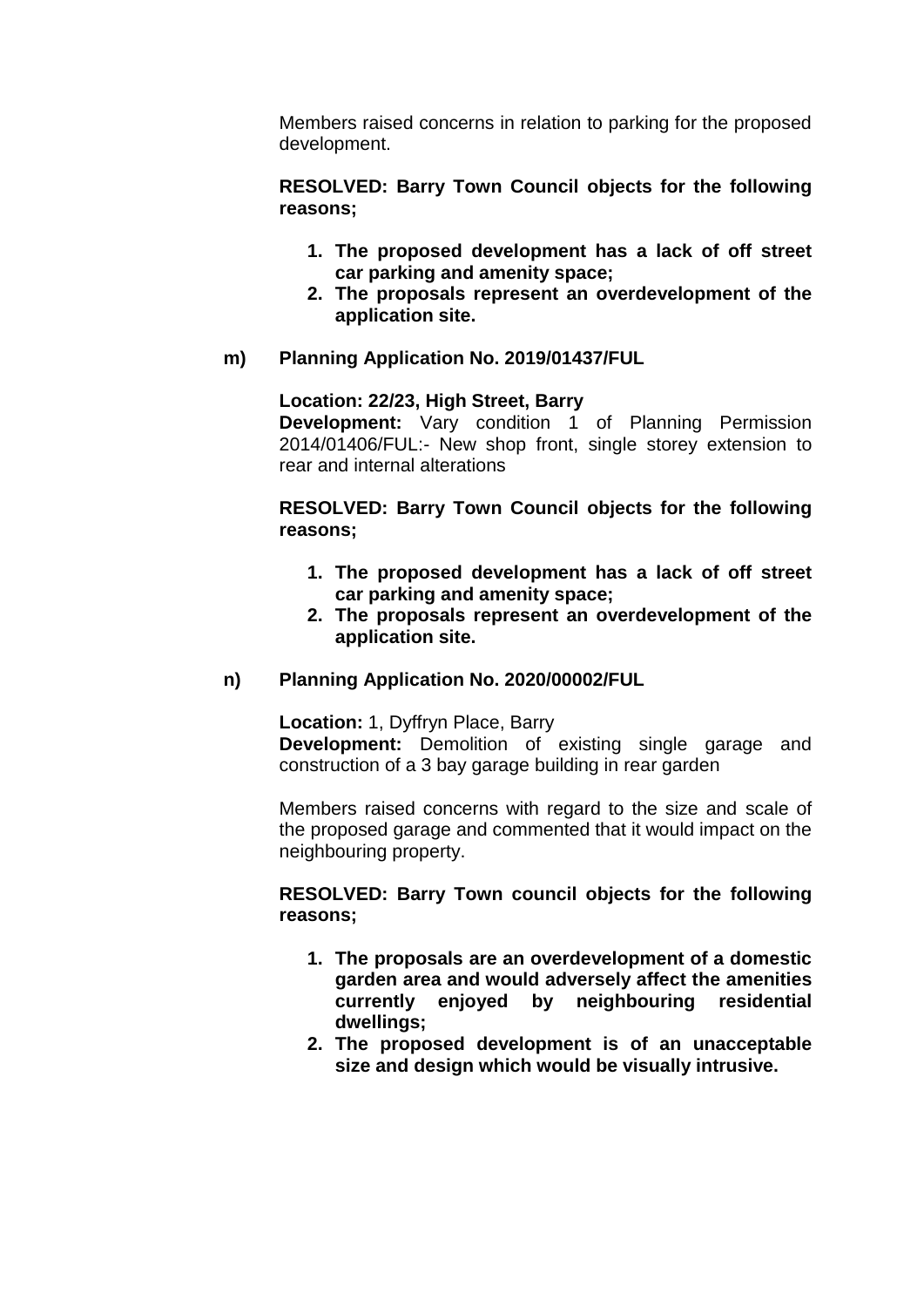# **o) Planning Application No. 2020/00007/ADV**

**Location:** Outside Morrisons Supermarket, Ffordd Y Mileniwm **Development:** Display of a double sided advertising panel fully integrated into the bus shelter

# **RESOLVED: No objections**

# **p) Planning Application No. 2020/00015/FUL**

**Location:** Pillars, Park Road, Barry **Development:** Single storey rear extension and Juliette Balcony to rear elevation

# **RESOLVED: No objections**

# **q) Planning Application No. 2020/00033/RG3**

**Location:** Public Open Space, South of St. Brides Way, Pencodtre Park, Barry **Development:** Change of use of land to allow for a mobile A3 catering unit

Councillor Perkes commented that this would be a great idea for the area and there is nothing close by.

Councillor Payne requested to know what type of food they would be selling on the premises and quoted the Well-Being and Future Generations Act requesting more information is sought.

# **RESOLVED:**

- **1. No objections subject to the following:**
	- **The provision of suitable waste/recycling bins next to the mobile van**
	- **No music being played on site**
	- **Details of any seating/tabled areas associated with the development be submitted to and agreed in writing with the Vale of Glamorgan Planning department**
- **2. That the Planning Officer writes to the Vale of Glamorgan Planning Department requesting information on what food will be sold on the premises.**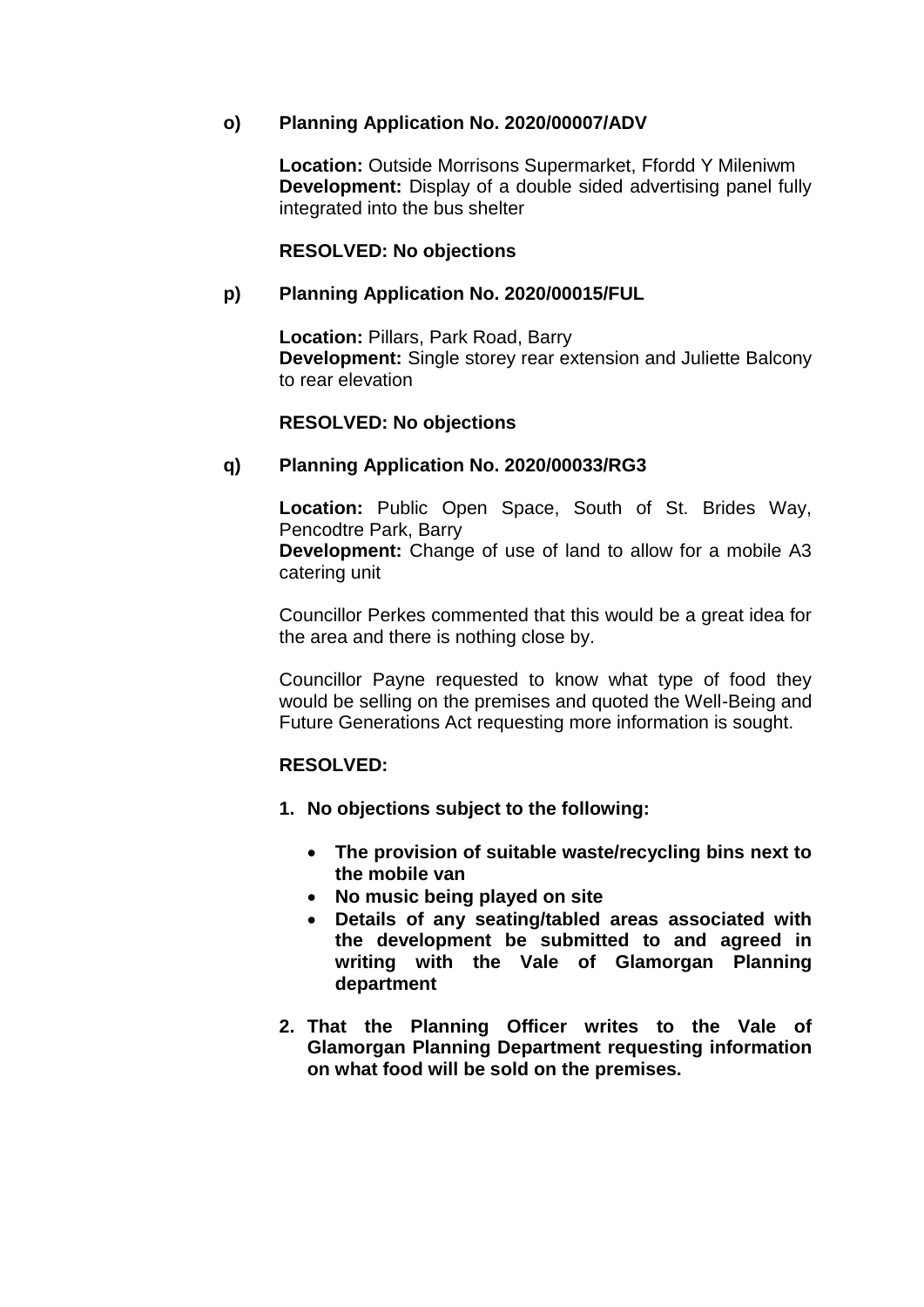# PL493. **TO CONSIDER PLANNING APPLICATIONS TABLED**

## **a) Planning Application No. 2019/01426/FUL**

**Location:** The Compound, Dock View Road, Barry **Development:** Proposed waste recycling (aggregates) compound adjacent to Channel View Aggregates

Councillor S Hodges advised that this is a major gateway to the Waterfront area and raised concerns regarding highways. Councillor Payne advised that aggregates create a lot of dust and this kind of development does not belong in a residential area and would be best suited on Barry Docks.

## **RESOLVED: Barry Town Council strongly objects for the following reasons;**

- **1. The proposed vehicular access is considered to be potentially dangerous and unsuitable for vehicles to enter/egress due to its location at a road junction. ;**
- **2. The proposed development would be detrimental by virtue of dust; noise; traffic pollution and general disturbance to local residents. ;**
- **3. The proposals are an overdevelopment of the application site which would be result in an unacceptable lack of a suitable turning area and safe parking provision on site.**

#### **b) Planning Application No. 2020/00016/FUL**

**Location:** 63, Jenner Road, Barry **Development:** Single storey rear extension plus loft conversion with new rear dormer and all associated works

#### **RESOLVED: No objections**

#### **c) Planning Application No. 2020/00032/RG3**

**Location:** Romilly Park, Barry

**Development:** Change of use to allow a mobile A3 catering unit(s) at the locations identified on the plan

Councillor S Hodges raised concerns to the possible noise pollution from potential generators at the proposed development as Romilly Park is shaped like a bowl where sound carries, also the hours of trading should be restricted and the public amenities should be protected.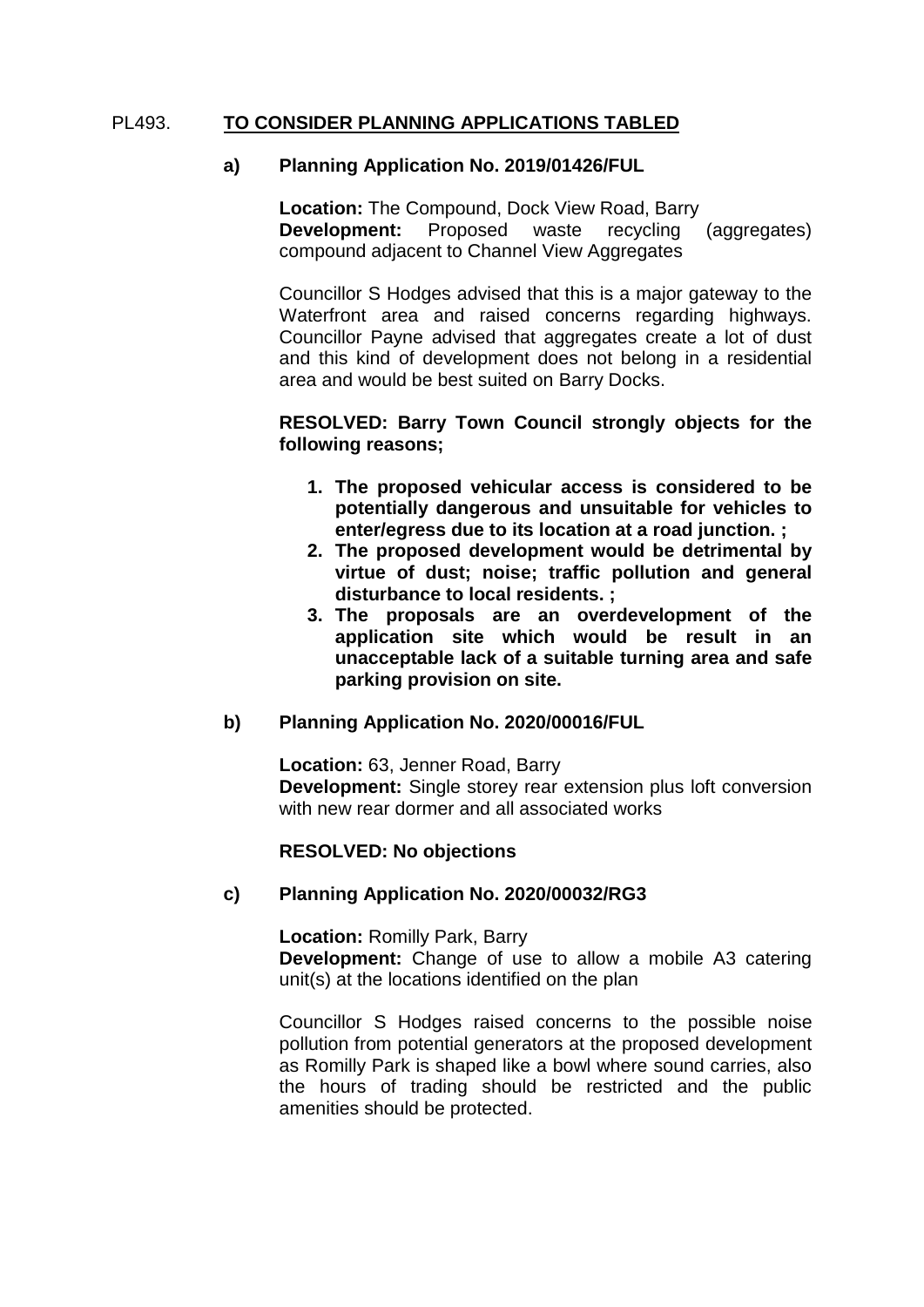Councillor Payne requested to know what type of food they would be selling on the premises and quoted the Well-Being and Future Generations Act requesting more information is sought.

**RESOLVED: Barry Town Council strongly objects to the proposals for the following reasons;**

- **1. The proposed development by virtue of noise and disturbance would adversely affect the residential amenity currently enjoyed by local residents.;**
- **2. The proposed development would impinge upon the current enjoyment of Romilly Park users;**
- **3. Romilly Park by virtue of its topographical and current physical nature would not be conducive to the current proposals, which would adversely affect the amenity currently enjoyed by neighbouring residential properties.**

# **d) Planning Application No. 2020/00039/FUL**

**Location:** 72, Clos Yr Wylan, Barry

**Development:** Proposed two storey extensions to both sides with balcony to front (south) elevation, single storey rear extension with roof entrance and new boundary treatments to side and rear

# **RESOLVED: Strong Objection**

- **1. The proposed development appears to be an overdevelopment of the site and will over shadow the adjoining dwelling**
- **2. The proposed development will adversely affect the privacy and residential amenity currently enjoyed by the adjoining dwelling**

# **e) Planning Application No. 2020/00044/FUL**

**Location:** Cardiff and Glamorgan memorial Park and Crematorium, Port Road East, Barry **Development:** Erection of a new single storey external toilet block

# **RESOLVED: No objection**

# **f) Planning Application No. 2020/00050/FUL**

**Location:** Land behind 163, Holton Road, Barry **Development:** Proposed 2no. new semi-detached dwellings on land behind 163, Holton Road